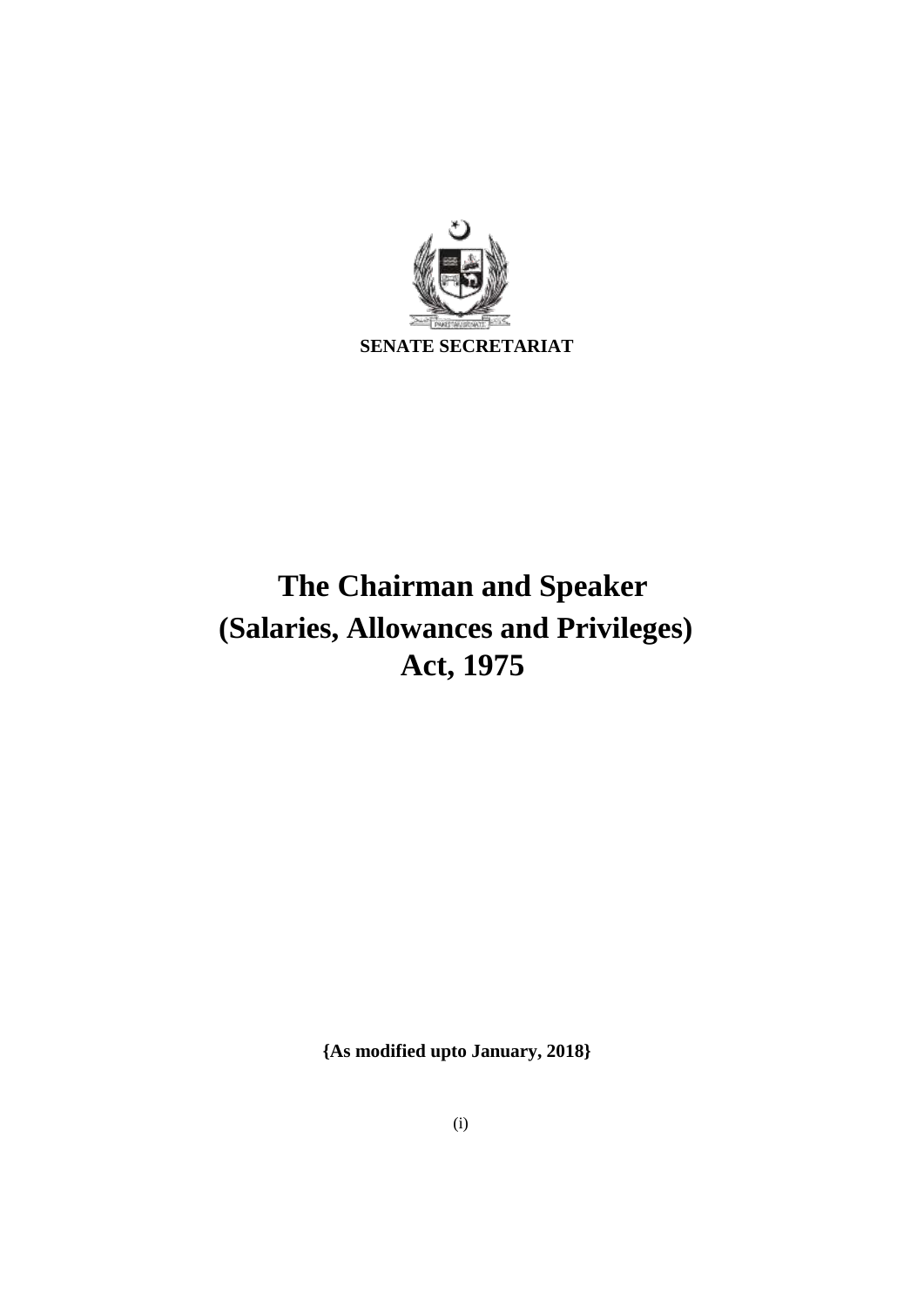## **PREFACE**

The Chairman and Speaker (Salaries, Allowances and Privileges) Act, 1975 was promulgated on the 22<sup>nd</sup> day of December, 1975, to provide for the salaries, allowances and privileges of the Chairman of the Senate and the Speaker of the National Assembly and for matters connected therewith. The Act has undergone various changes since then.

It is expedient to publish an updated version of this Act. This edition, which is intended to meet that need, incorporates all the amendments made in this Act so far.

#### **AMJED PERVEZ**

Secretary Senate of Pakistan

Islamabad, the 23rd January, 2018.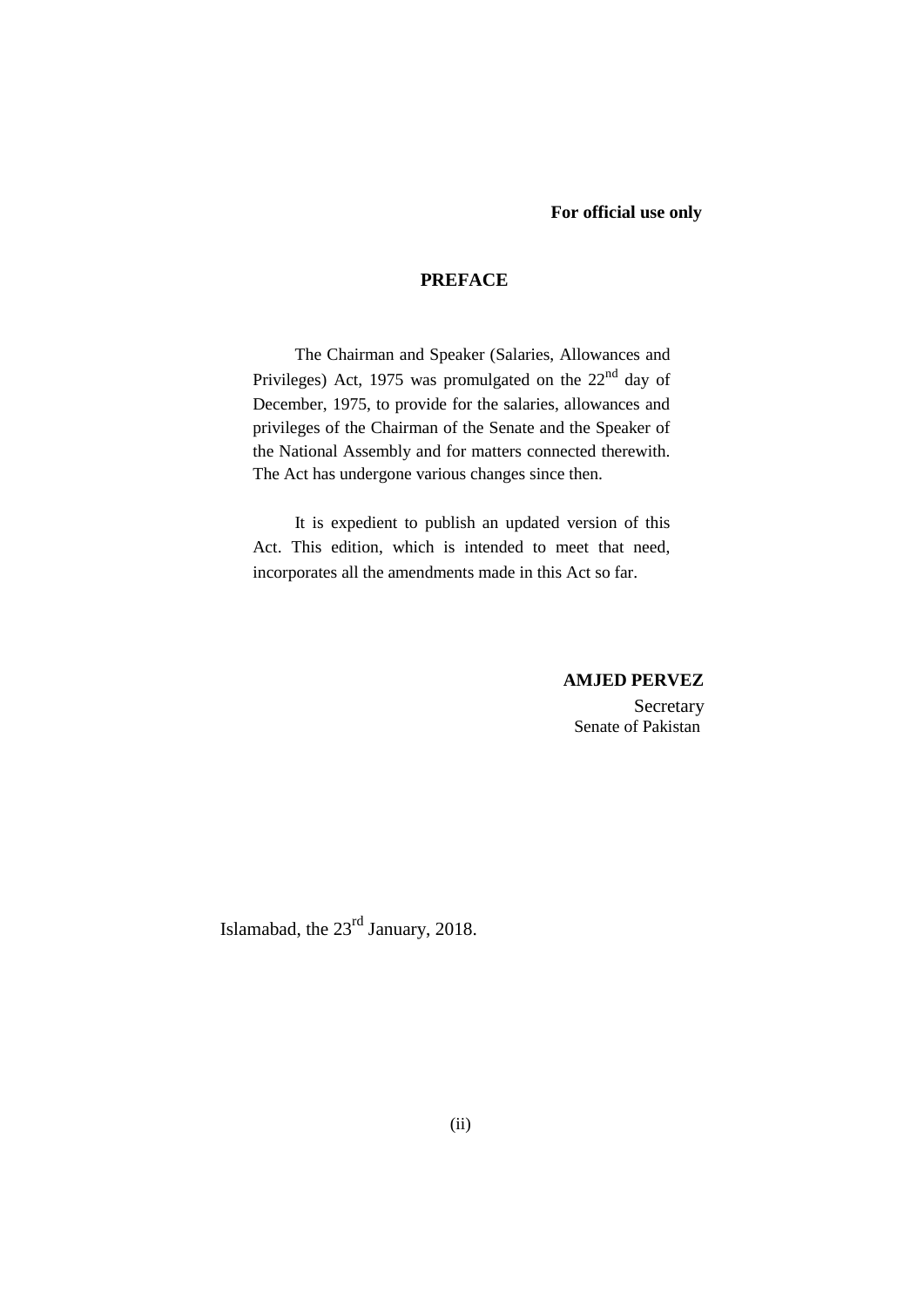## **Table of Contents**

| <b>Section</b>   |                                                     | Page |
|------------------|-----------------------------------------------------|------|
| $\mathbf{1}$ .   |                                                     |      |
| 2.               |                                                     |      |
| 3.               |                                                     |      |
| $\overline{4}$ . |                                                     |      |
| 5.               |                                                     |      |
| 6.               |                                                     |      |
| 7.               |                                                     |      |
| 8.               |                                                     |      |
| 8A.              |                                                     |      |
| 9.               | Travelling allowance for journeys within Pakistan 4 |      |
| 10.              |                                                     |      |
| 11.              |                                                     |      |
| 12.              |                                                     |      |
| 13 <sup>2</sup>  |                                                     |      |
| 14.              |                                                     |      |
| 15.              |                                                     |      |
| 16.              |                                                     |      |
| 17.              |                                                     |      |
| 17A.             |                                                     |      |
| 18.              |                                                     |      |
| 19.              |                                                     |      |
| 19A.             |                                                     |      |
| 19B.             |                                                     |      |
| 20.              |                                                     |      |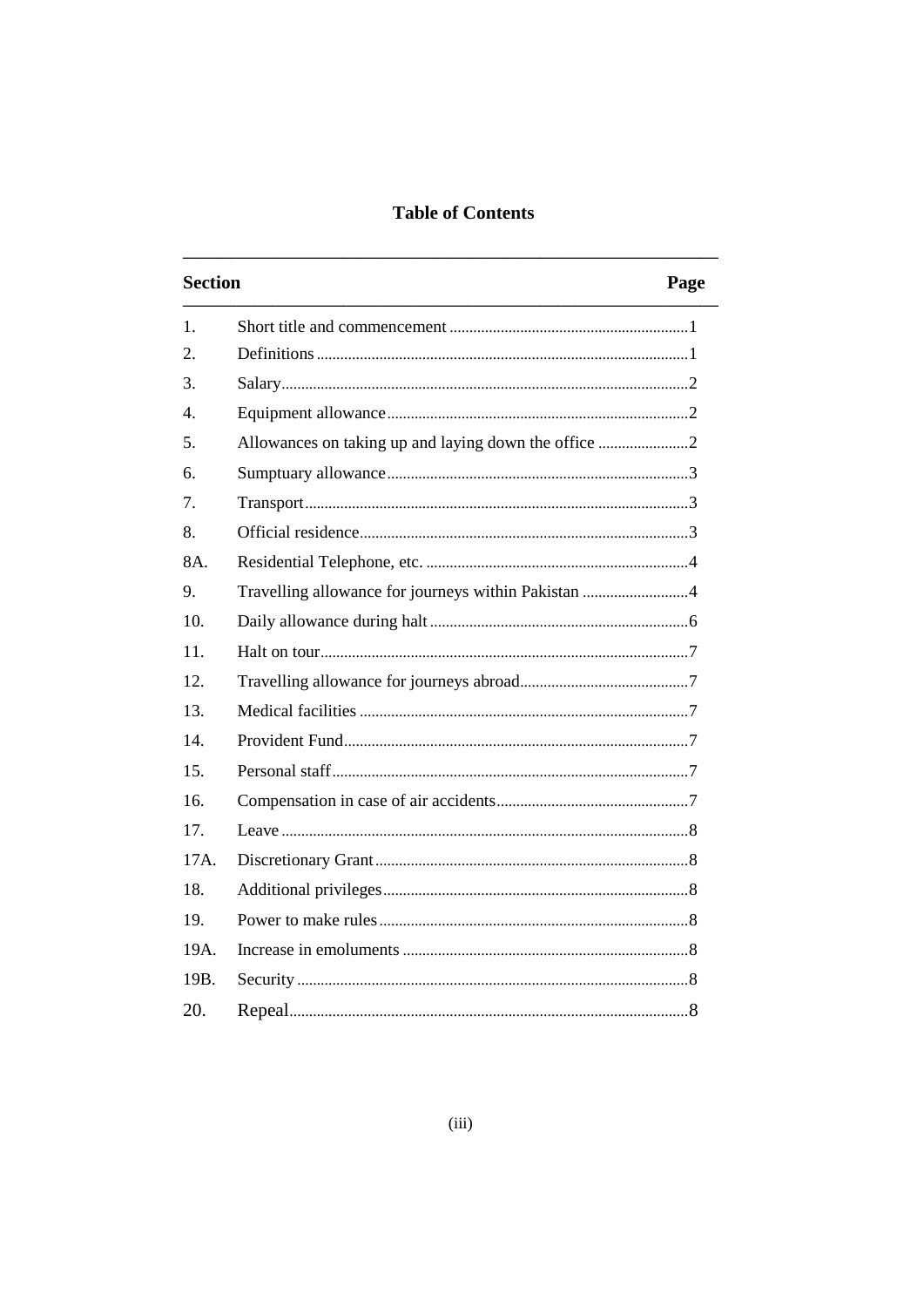### **Act No. LXXXII OF 1975**

## *An Act to provide for the salaries, allowances and privileges of the Chairman of the Senate and the Speaker of the National Assembly*

WHEREAS it is expedient to provide for the salaries, allowances and privileges of the Chairman of the Senate and the Speaker of the National Assembly, and for matters connected therewith;

It is hereby enacted as follows:—

1. **Short title and commencement.—**(1) This Act may be called the Chairman and Speaker (Salaries, Allowances and Privileges) Act, 1975.

(2) It shall come into force at once and shall be deemed to have taken effect on the fourteenth day of August, 1975.

2. **Definitions.—**In this Act, unless there is anything repugnant in the subject or context,—

- (a) "Assembly" means the National Assembly ;
- (b) "Chairman" means the Chairman of the Senate as defined in the Constitution when he is not performing the functions of President ;
- (c) "family" in relation to the Chairman or the Speaker, means his \*[spouse], legitimate children and step children residing with and wholly dependent on him ;
- (d) "maintenance" in relation to a residence includes the payment of local rates and taxes and the provision of water, gas and electricity;
- (e) "official business", in relation to the Chairman and the Speaker respectively, means attending the sessions of the Senate, the Assembly and the Joint Sittings of Parliament, and includes such other functions or duties connected with the business of Parliament as may be performed or discharged by the Chairman and the Speaker;
- (f) "official residence" means the house reserved from time to time for use by the Chairman or the Speaker and includes the staff quarters and other buildings appurtenant to, and the gardens of, the residence ;
- (g) "Speaker" means the Speaker of the Assembly as defined in the Constitution when he is not performing the functions of President; and
- (h) other words and expressions used but not defined in this Act have the same meaning as in the Constitution of the Islamic Republic of Pakistan or in the Fundamental and Supplementary Rules.

————————————————————————————————————————————

<sup>†</sup> Published in the Gazette of Pakistan, extraordinary, dated December 22, 1975.

<sup>\*</sup> Substituted vide Act No.IX of 1996 (The Finance Act, 1996)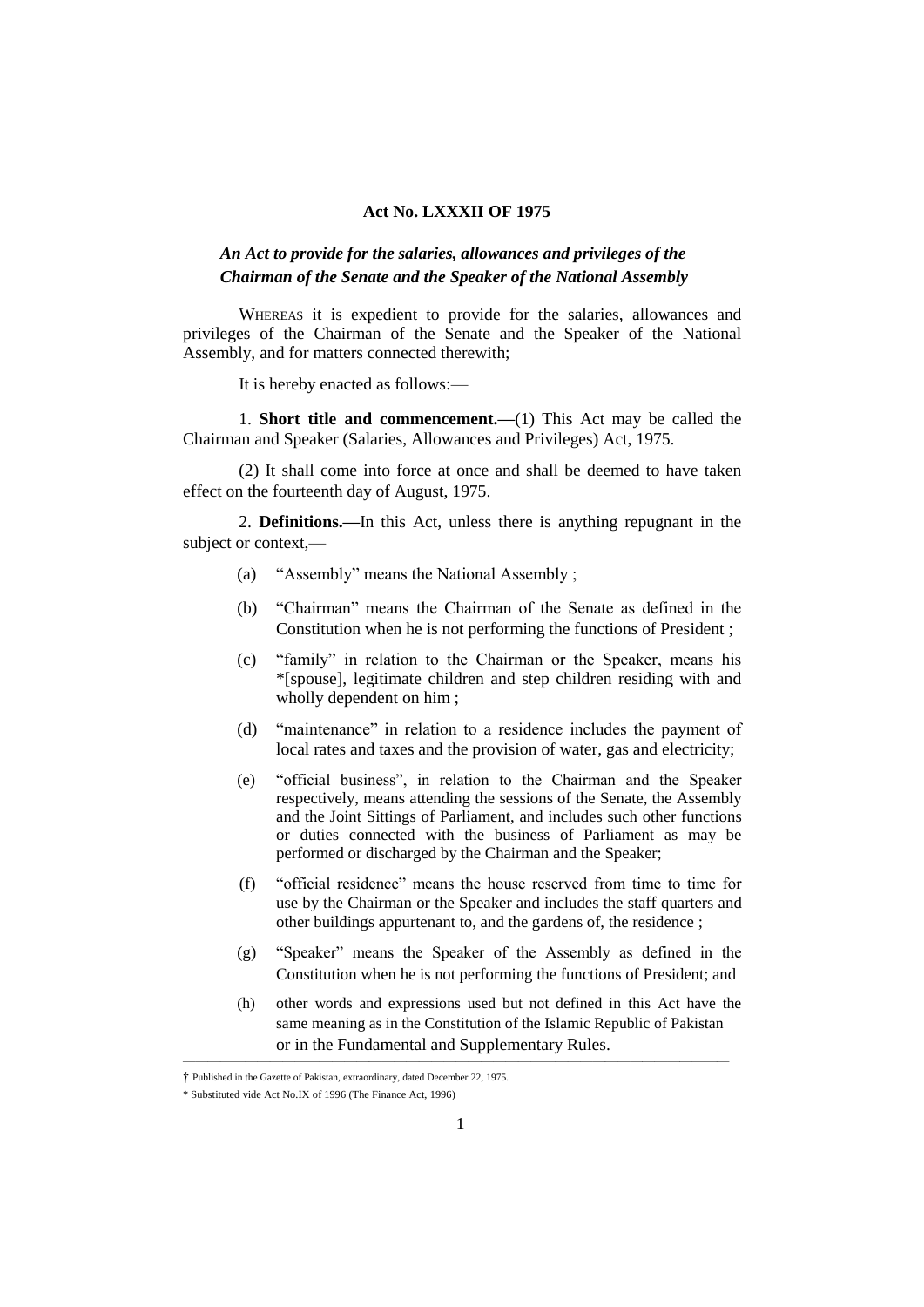3. **Salary.—** There shall be paid to the Chairman and the Speaker a salary at the rate of  $2$ [two hundred five thousand] rupees per mensem:

Provided that, if a person who has retired from the service of Pakistan is elected as Chairman or Speaker after the commencement of this Act, his pension shall be held in abeyance and shall not he payable for the period he holds the office of Chairman or Speaker.

4. **Equipment allowance.—** The Chairman and the Speaker may, on his election as such, draw  $\frac{1}{1}$  [five thousand] rupees as an allowance for equipping himself:

Provided that, during the ten years immediately preceding the said election, he had not drawn an allowance for the same purpose upon election or appointment as Chairman, Deputy Chairman, Speaker, Deputy Speaker, Federal Minister, Governor or Minister of State or to a diplomatic office.

5. **Allowances on taking up and laying down the office.—** (1) The Chairman and a Speaker shall be entitled to claim actual expenses to the extent mentioned below from his ordinary place of residence to the seat of the Senate or, as the case may be, the Assembly on taking up office and from the seat of the Senate or the Assembly to his ordinary place of residence on laying down office:—

- (a) the actual traveling expenses for himself and his family;
- (b) the cost of transporting personal servants, not exceeding two, by the lowest class of accommodation; and
- (c) the cost of transporting household effects, not exceeding one hundred and twenty maunds, by goods train, steamer or other craft, excluding aircraft, and his personal car, if any.

————————————————————————————————————————————

(v) Salary increased vide M/o Parliamentary Affairs letter No.F.3(3)2006-PA(NA), dated 18-08-2007, @ 15% and fixed at Rs: 52,900/- per month.

<sup>1.</sup> Substituted vide Act No. IX of 1996 (The Finance Act, 1996).

<sup>2.</sup> In section 3,—

<sup>(</sup>i) Salary fixed at Rs. 40,000/- per mensem vide Ordinance No. XI., of 2002 dated 15-08-2002<br>(ii) Ad-hoc relief @ 15% of existing salary i.e. Rs. 40,000/- p.m frozen and shall continue as per entitlement as on 30-06-2005 v Affair letter No.F.3(8)/2005-NA, dated 22-09-2005. (iii) Salary increased vide M/o Parliamentary Affairs letter No.F.3(8)2005-NA, dated 22-09-2005, @15% and fixed at Rs. 46,000/- per month.

<sup>(</sup>iv) Granted Dearness allowance @15%, of the salary w.e.f. 01-07-2006 vide M/o Parliamentary Affairs letter No. F.2(3)2006- PA(NA). dated 30-08-2006.

<sup>(</sup>vi) Salary increased vide M/o Parliamentary Affairs letter No. F.3(2)/2006-PA(NA), dated 30-07-2008. @20% and fixed at Rs. 63,480/- per month.

<sup>(</sup>vii) Granted ad-hoc relief allowance 2009 @15% of the Basic Pay vide M/o, Parliamentary Affairs letter No.F.3(2)/2006-PA(NA). dated 22-08-2009.<br>(viii) Granted ad-hoc allowance 2010 50% of the Basic Pay vide M/o Parliament

<sup>(</sup>ix) Basic pay revised @Rs. 73,002/- w.e.f. 01-07-2011 vide M/o Parliamentary Affairs letter No.F. 1 7 (2)/ 2011-PA (Senate) dated 27-01-2012.<br>(x) The 15% Ad-hoc Relief Allowance-2009 has been discontinued w.e.f. 01-07-201

ParliamentaryAffairs letter No.F. 17 (2)/2011-PA (Senate) dated 27-01-2012. (xi) The Ad-hoe Relief Allowance-2010 @50% of basic pay being drawn shall stand frozen as on 30-06-2011 vide M/o Parliamentary Affairs letter No. F.

<sup>17 (2)/2011-</sup>PA (Senate) dated 27-01-2012. (xii) The Ad-hoc Relief Allowance-2011 @15% of basic pay 2008 has been allowed w.e.f 01-07-2011 and shall stand frozen at the same level vide M/o

Parliamentary Affairs letter No.F.17(2)/2011-PA (Senate) dated 27-01-2012. (xiii) Other provisions will also apply matatis mutandis as per Finance Division's O.M.No.F.1(5)Imp. 2011419. dated 4th July, 2011 vide M/o Parliamentary Affairs letter dated 27-01-2012.

<sup>(</sup>xiv) Granted Ad-hoc Relief Allowance 2012 @ 20% of basic pay w.e.f. 01-07-2012 vide M/o Parliamentary Affairs letter No.F.17(2)/2011-PA(Sen dated 09- 08-2012.

<sup>(</sup>xv) Granted Ad-hoc Relief Allowance 2013 @ 10% of basic pay w.e.f. 01-07-2013 vide M/o Parliamentary Affairs letter No.F.17(2)/2011-PA(Senate), dated 06- 08-2013.

<sup>(</sup>xvi) Granted Ad-hoc Relief Allowance 2014 @ 10% of basic pay w.e.f. 01-07-2014 vide M/o Parliamentary Affairs Notification No.F.17(2)/2011-PA (Senate), dated 13-08-2014.

<sup>(</sup>xvii) Basic pay revised @ Rs. 97,124 w.e.f. 1st July, 2015 vide Notification No. F.(2)/2015-PA(Senate) dated 21st August, 2015.<br>(xviii) Granted Adhoc Relief Allowance 2015 @ Rs. 7.5% w.e.f. 1st July, 2015 and the adhoc re Division's O.M. No.  $F.1(3)/Imp/2015-630$  dated 7th July, 2015.

<sup>(</sup>xix) Basic pay revised @ Rs. 119,008 w.e.f. 1st July, 2016 vide Notification No. F.17(2)/2015-PA(Senate) dated 23rd August, 2016.<br>(xx) Granted adhoc relief allowance 2015 @ Rs. 10% w.e.f. 1st July, 2016 and the adhoc rel

<sup>(</sup>xx) Granted at the conjunct and allows and the continuum and the continuum of the conjunction and the adhoc relief allowances 2013, 2014 & 2015 stand discontinued as per Finance 2015 @ Rs. 10% w.e.f. 1st July, 2016 and th Division's O.M. No. F.1(2)/Imp/2016-633, dated 1st July, 2016.

<sup>(</sup>xxi) Basic pay revised for Rs.205,000/- w.e.f. 1st October, 2016 vide M/O Parliamentary Affair's Notification No. F.17(3)/2015-PA(Senate), dated 21.12.16.<br>(xxii) Granted Adhoc Relief Allowance 2017 @ 10% for Rs.20,500/- w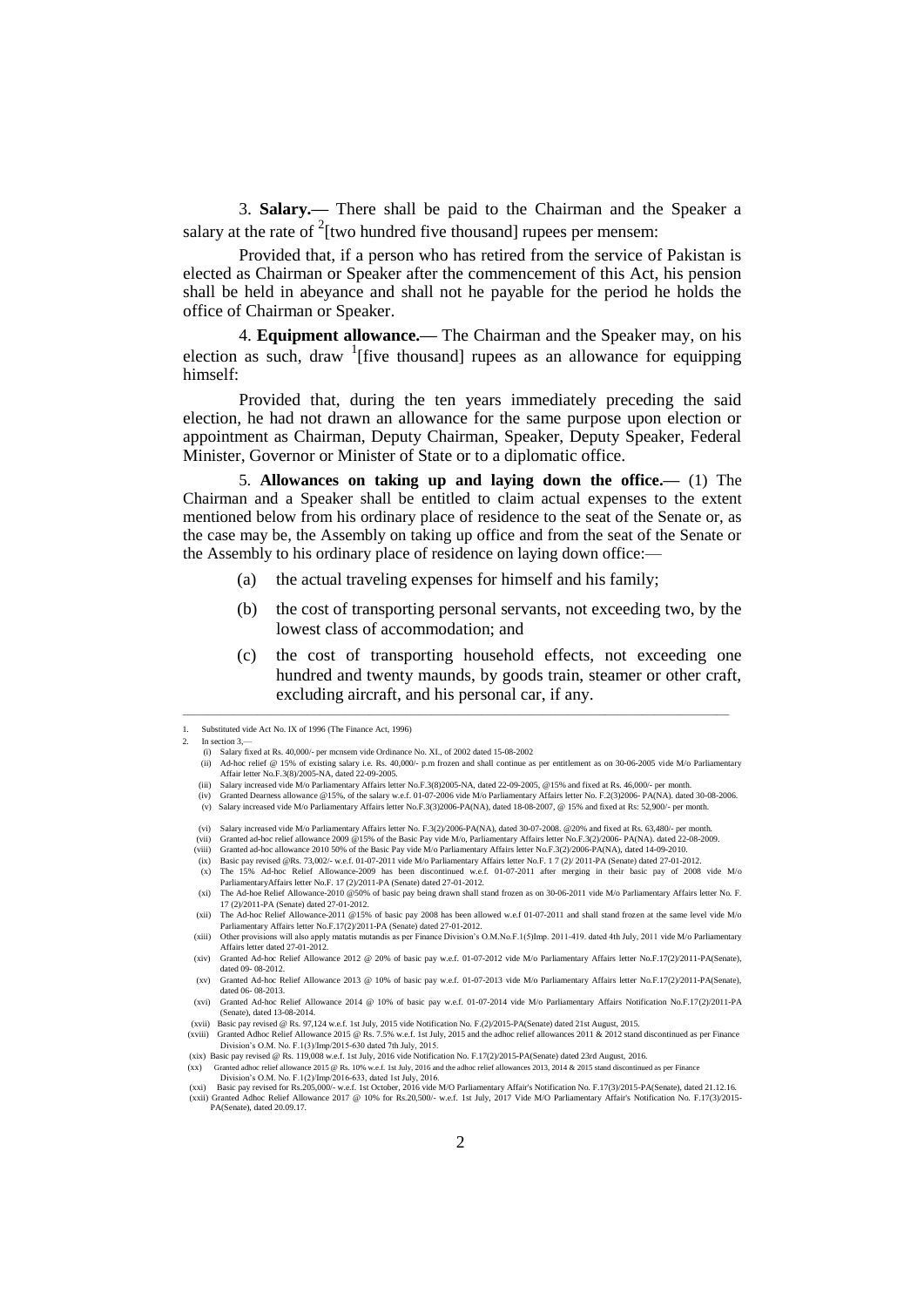(2) No claim shall lie for any travel or transportation not performed or effected within six months of the date of taking up or laying down office, as the case may be.

6. **Sumptuary allowance.—**The Chairman and the Speaker shall receive sumptuary allowance at the rate of  $2$ [six thousand] rupees per mensem.

7. **Transport.** The Chairman and the Speaker <sup>3</sup> [and members of their families] shall be entitled to the use of an official car maintained at Government expense.

8. **Official residence.—**(1) Chairman and the Speaker shall be entitled without payment of rent, to the use of a residence throughout his term of office, and for a period of fifteen days immediately thereafter, and no charge shall fall on him personally in respect of its maintenance:

<sup>6</sup>Omitted.

 $1$ [(1A) The assessed rent of a house hired for the use of the Chairman and the Speaker shall in no case exceed  $5$  [one hundred thirty nine thousand two hundred nineteen rupees] per mensem].

(2) The official residence shall be furnished by Government at a cost not exceeding <sup>4</sup> [one hundred thousand] rupees.

(3) If, at the time a Chairman or a Speaker enters upon his office an official residence is not provided to him, he shall, until such residence is provided by the Government, be paid the actual expenditure incurred by him on furnished accommodation for himself and his family. subject to a maximum of  $5$ [one hundred three thousand one hundred twenty five rupees] per mensem.

(4) Where the Chairman or the Speaker chooses to reside in his own house, he may be paid a monthly sum of  $5$  [one hundred three thousand one hundred twenty five rupees], in lieu of the furnished accommodation and to cover all expenses on its maintenance:

Provided that no furniture or furnishings shall be provided therein at the cost of Government.

—————————————————————————————————————————————————————

 $7(5)$  The Chairman and the Speaker may establish a residential office which

i) Assessed rent of a hired house<br>
ii) Payment of rent on account of non availability of official residence.  $103,125/$ ii) Payment of rent on account of non availability of official residence.

| iii) Payment of rent in case of own house.                  | $103.125/-$ |
|-------------------------------------------------------------|-------------|
| 6. Omitted by Act No. XXII of 1997 (The Finance Act. 1997). |             |

<sup>1.</sup> Inserted vide Act No.11 of 1985 2. Substituted vide Act No. IX of 1996 (The Finance Act, 1996)

<sup>3.</sup> Inserted vide Act No.IX of 1996 (The Finance Act, 1996)

<sup>4.</sup> Substituted vide Act No. IX of 1996 (The Finance Act, 1996)

<sup>5.</sup> In section 8,—

<sup>(</sup>i) Rental Ceiling revised vide M/o Parliamentary Affairs letter No. F.3(2)/2002-PA, dated 15-04-2006, and fixed at Rs. 55,000/- w.e.f. 23.02.2005.

<sup>(</sup>ii) Rental Ceiling increased @25% vide M/o Parliamentary Affairs letter No. F. 3(3)/2006-PA(NA), dated 30-08- 2006, and fixed at Rs. 68,750/, w.e.f. 01.07.2006.

<sup>(</sup>iii) Rental Ceiling further increased @20% vide M/o Parliamentary Affairs letter No.F. 3(2)2006 - PA(NA), dated 29-01-2009 and fixed at Rs. 82,500/, w.e.f. 01.07.2008.

<sup>(</sup>iv) The rental ceiling of Residential Accommodation has been revised w.e.f. 01-07-2011 vide M/o Parliamentary Affairs notification No.F.17(3)/2011/PA (Senate), dated 11-07-2014 as follows:-<br>Category **Rental Ceiling Rs.** 

Added by Act IV of 1999 (The Finance Act, 1999).

<sup>8.</sup> Assessed rent of hired house enhanced @ Rs.139,219/- per month w.e.f. 01.10.2014 vide M/O Parliamentary Affair's Notification No. F.17(2)/2011-PA(Senate), dated 08.06.15.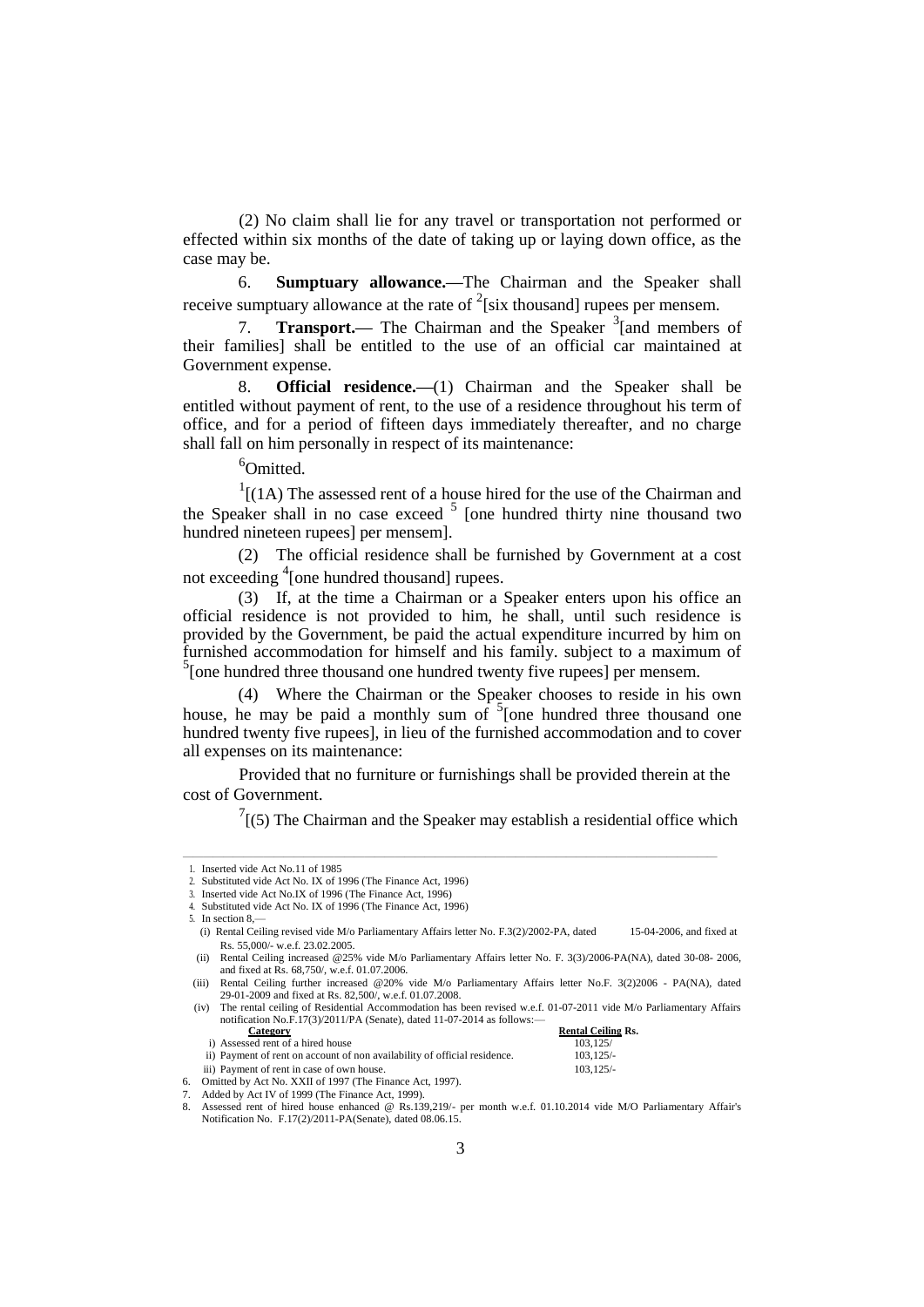shall be furnished and facilities provided therein at Government expense.]

<sup>2</sup>[8A. **Residential Telephone, etc.**— (1) The Chairman or the Speaker shall be entitled to a telephone at his residence at Government expense and shall be exempted from payment of its rental and charges of calls made therefrom within the country.

(2) A casual telephone facility shall be provided to the Chairman or the Speaker during his tour within the country.]

9. **Travelling allowance for journey within Pakistan.—** (1) Subject to the provisions hereinafter appearing, the Chairman and the Speaker when travelling on official business shall be treated as a first grade officer.

(2) When travelling on official business by rail, the Chairman and the Speaker shall be entitled—

- (a) to requisition at the cost, of Government a reserved railway saloon, if available, or a two-berthed or four-berthed first class compartment ; including an air-conditioned compartment if available on the train ;
- (b) to draw an allowance of \*[one hundred and fifty rupees] for every twenty-four hours of the period of journey, and an allowance of \*[seventy-five rupees] for a lesser period in addition to the daily allowance admissible under section 10;
- (c) to take with him, at Government expense, not more than two personal servants by the lowest class of accommodation when traveling by a two-berthed or four-berthed railway compartment and not more than four personal servants when travelling by a requisitioned railway saloon;
- (d) to the cost of transporting personal luggage not exceeding three maunds when travelling by a railway compartment and not exceeding six maunds when travelling by a requisitioned railway saloon; and
- (e) to take with him, without payment of fare, the members of his family, not exceeding four, when travelling in a requisitioned railway compartment or a saloon.

(3) When travelling on official business by steamer or launch, the Chairman and the Speaker shall be entitled—

- (a) to draw the actual fare paid for himself;
- (b) to draw an allowance of \*[one hundred and fifty rupees] for every twenty-four hours of the period of journey, and \*[seventy-five rupees] for a lesser period, in addition to the daily allowance admissible under section 10;

—————————————————————————————————————————————————————

<sup>\*</sup> Substituted vide Act No. 11 of 1985.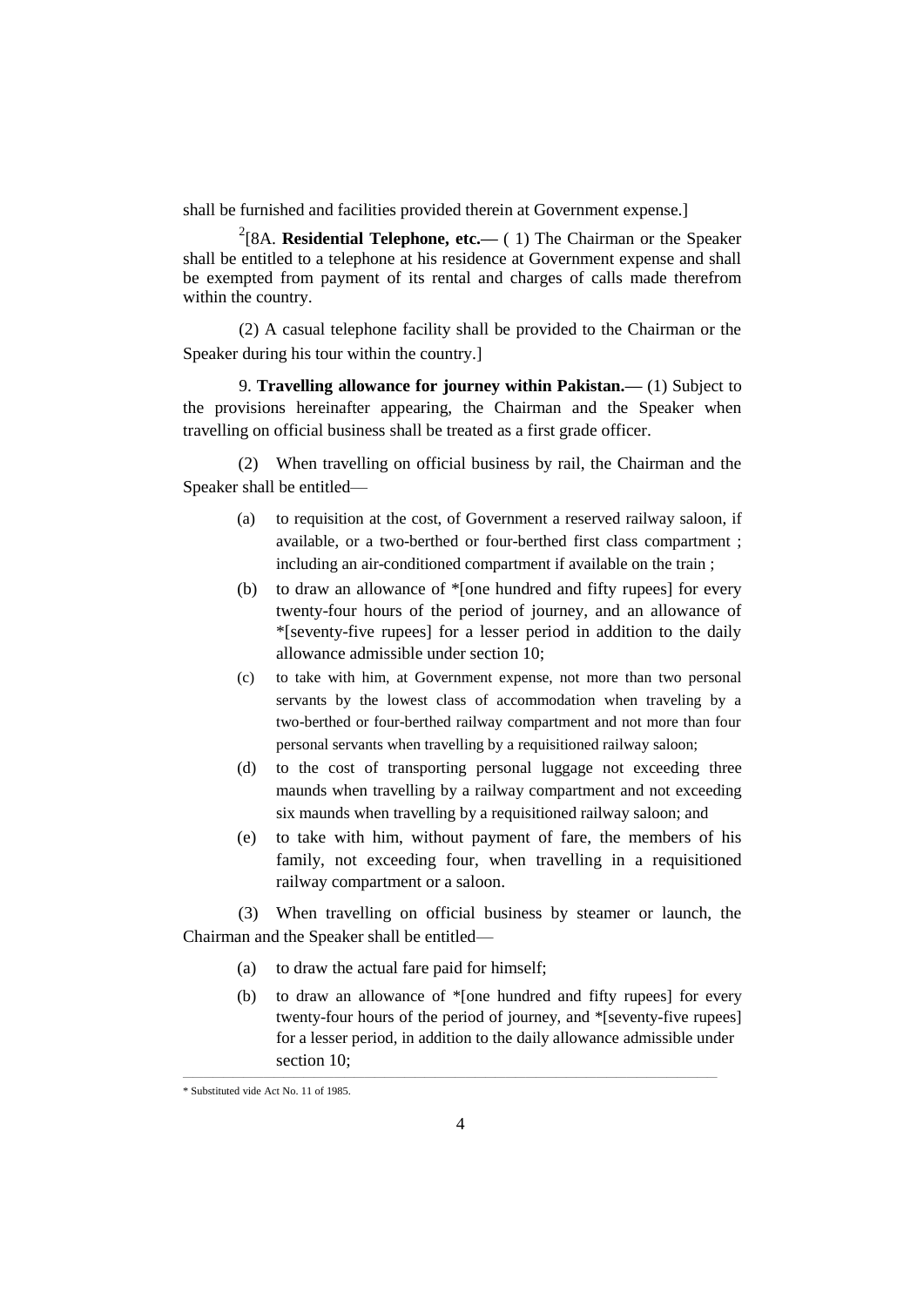2. Substituted vide Act No. IX of 1996 ( The Finance Act. 1996).

- (c) to take with him, at Government expense, not more than two personal servants by the lowest class of accommodation; and
- (d) to the cost of transporting personal luggage not exceeding three maunds.

(4) The Chairman or Speaker may, if the public interest so demands, travel by air, in which case he shall he entitled—

- (a) to the actual air fare paid for himself;
- (b) to the cost of transporting personal luggage not exceeding one hundred pounds inclusive of the free allowance given by the air company;
- (c) to requisition at the cost of Government, if he considers it necessary in the public interest, an aeroplane or a helicopter belonging to the Pakistan Air Force or a Provincial Government, subject to availability and in accordance with the rules framed by the relevant authority, or an aeroplane belonging to any flying club in Pakistan;
- (d) to take with him one member of his family when travelling by a commercial aeroplane or four members of his family when travelling by a requisitioned aeroplane, provided that no non-official shall be allowed to travel in a Pakistan Air Force aeroplane without the authority of the Ministry of Defence;
- (e) to the cost of transporting not more than two personal servants by the lowest class of accommodation by rail or steamer;
- (f) to the carriage of personal luggage by rail or steamer, subject to a maximum of three maunds; and
- (g) to take with him by air one personal servant or a peon in lieu of the entitlement in clauses (e) and (f).

(5) The Chairman and the Speaker shall be entitled, for a journey performed on official business by road beyond a radius of five miles from his headquarter, to a mileage allowance of  $\frac{1}{1}$  [ten rupees] per kilometer if a public conveyance is used or  $\frac{1}{1}$  [ten rupees] per kilometre if a private car is used, and in any other case to an allowance at the rate of  $\mathcal{O}_\text{I}$  one hundred and fifty rupees] per day:

<sup>—————————————————————————————————————————————————————</sup> 1. (i) In section 9(5) mileage allowance increased vide Mbo Parliamentary Affairs letter No.3(9)/2005-NA, dated 22.9.2005. (ii) Revised mileage allowance @Rs. 10. per k.m w.e.f. 172012 vide Finance Divison's OM No. F. No. 1(3) Imp/2012 dated 16-07-2012.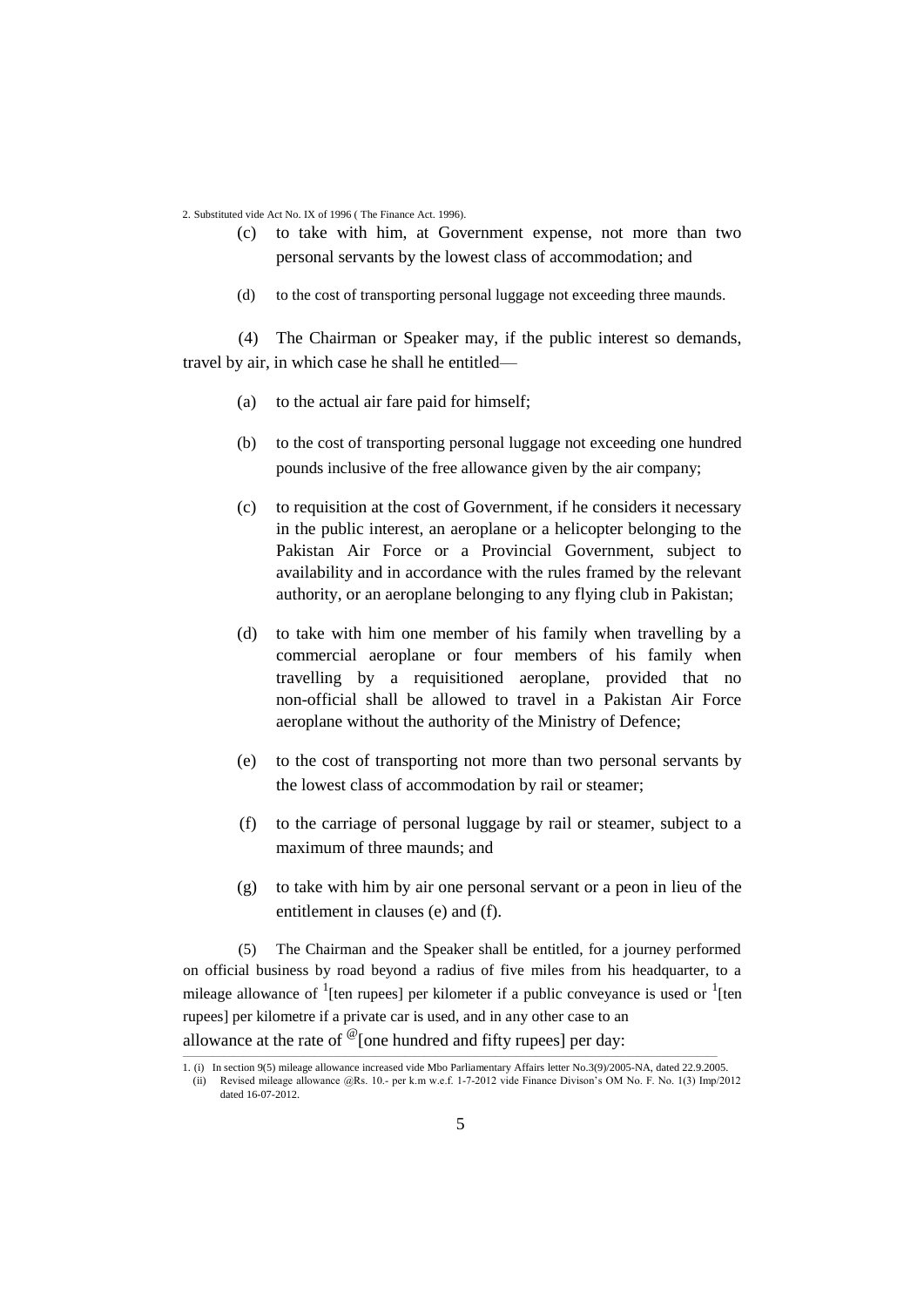@ Substituted vide Act No.III of 1985.

Provided that the allowance mentioned in this sub-section shall he admissible only in respect of—

- (a) a journey or that part of a journey which has to be undertaken by road in the public interest or in the absence of railway communication; and
- (b) a short journey which cannot conveniently be undertaken by rail and which involves in absence from headquarters for more than eight consecutive hours.

(6) In respect of a journey performed on official business by road beyond a radius of five miles from his headquarters, the Chairman and the Speaker shall be entitled to receive the actual cost of transporting—

- (a) not more than two personal servants, provided that the servants travelled by a conveyance other than that by which the Chairman or the Speaker travelled ;
- (b) and up to a maximum of three maunds of personal luggage:

Provided that the journey is performed to a place of halt in respect of which daily allowance is admissible.

10. **Daily allowance during halt.—**(1) The Chairman and the Speaker, while on tour on official business, shall be entitled to receive a daily allowance of  $\frac{1}{1}$ [(a) ordinary rate Rs. 1750/- and (b) special rate Rs. 3000/-] for each day of halt except that, when he stays in a reserved railway saloon, the allowance shall be twenty-five rupees per day.

- (2) The allowance mentioned in sub-section (1) shall be admissible—
- (a) at half of the full rate for the day of arrival at, and departure from, the place of halt, but no daily allowance shall be admissible in respect of a place of halt from which the Chairman or the Speaker departs on the same day on which he arrived at it; and
- (b) except as provided in clause (a), at the full rate for the first ten days of each continuous halt at three-fourth of the full rate for the next twenty days and at half of the full rate thereafter.

—————————————————————————————————————————————————————

<sup>1.</sup> (i) In section 10(1) daily allowance fixed at Rs. 400/- vide Act No.IX of 1996 (The Finance Act, 1996)

<sup>(</sup>ii) Daily Allowance revised vide Ministry of Parliamentary Affairs letter No.F. 3(9)/2005-NA, dated 22-09-2005, from Rs. 400- to Rs. 700/- for ordinary stations and Rs. 1000/- for special stations. (iii)The Daily Allowance has been revised as (a) Ordinary rate 1750/- Rupees, and (b) Special rate 3000/- Rupees vide M/o

Parliamentary Affairs notification SRO No.738(1)/2014, dated 13-08-2014.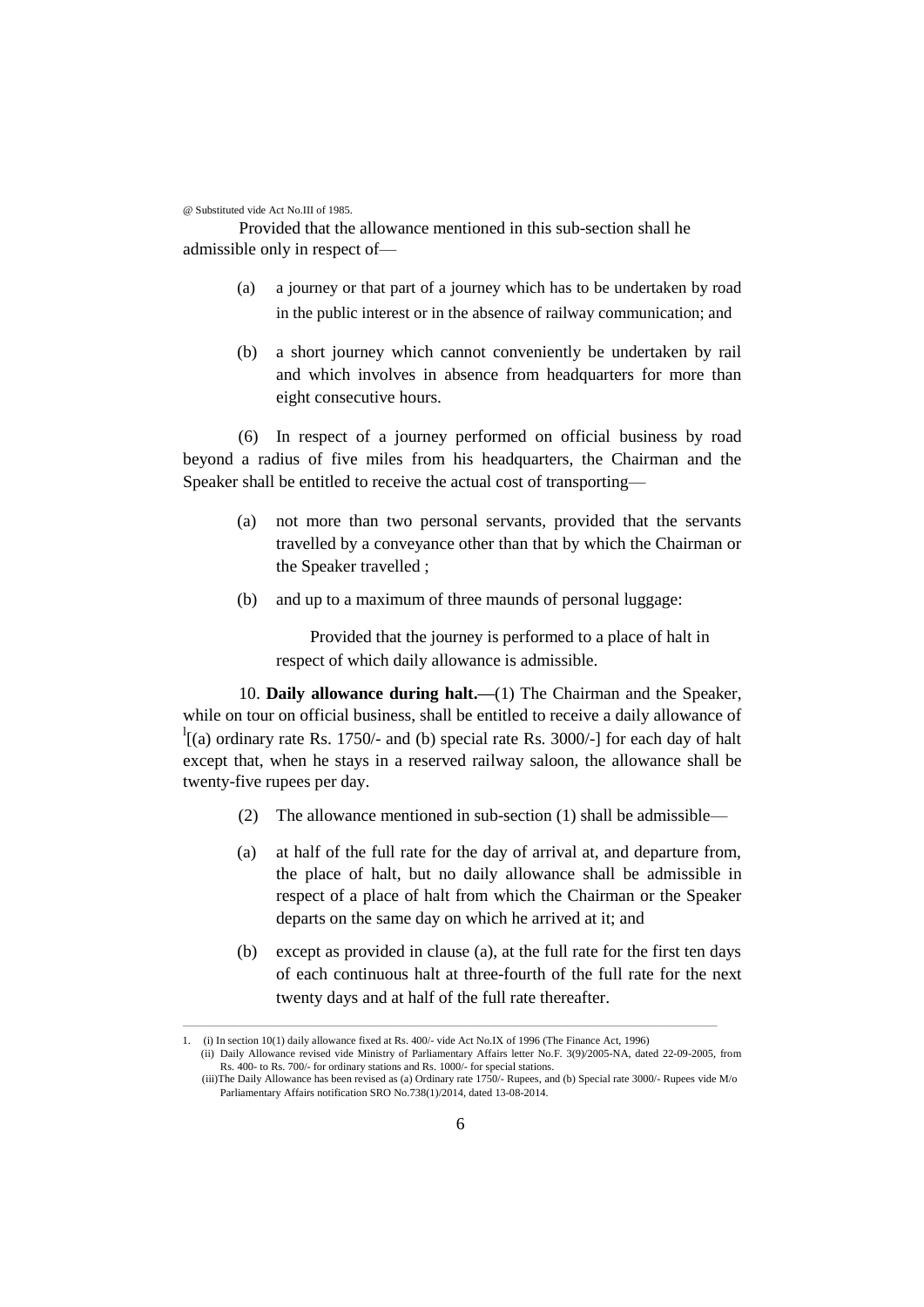$1(3)$  Where the Chairman or the Speaker on tour stays in a hotel because of non-availability of accommodation in any Government guest house or rest house, he shall be entitled to the re-imbursement of actual rent charges of a small suite for the period of stay in that hotel, in addition to the daily allowance.]

11. **Halt on tour.—** A halt on tour shall be treated as continuous halt unless terminated by an absence at a distance from the halting place exceeding five miles for a period which includes not less than seven successive nights.

12. **Travelling allowance for journeys abroad.—** The Chairman and the Speaker when travelling on official business outside Pakistan shall be entitled to such travelling allowance as may be prescribed by Government from time to time.

13. **Medical facilities.—**The Chairman and the Speaker and his family shall be entitled to medical facilities admissible under the Special Medical Attendance Rules, except that he and his family shall be entitled to receive medical treatment at his official residence.

14. **Provident Fund.—** (1)The Chairman and the Speaker may, at his option, become a subscriber to the General Provident Fund; and if he so opts, he shall subscribe to the Fund as a compulsory subscriber in accordance with the General Provident Fund (Central Services) Rules.

(2) A temporary advance may be granted to a Chairman or a Speaker from the amount standing to his credit in the General Provident Fund at the discretion of the Government for the purpose for which such advance may be granted to the subscriber under the said Rules.

(3) The grant of temporary advance under sub-section (2) shall, unless the Government otherwise directs, be subject to the conditions to which an advance granted to a subscriber under the aforesaid Rules is subject.

15. **Personal staff.—**The Chairman and the Speaker shall be entitled to such personal staff as may be prescribed by Government.

16. **Compensation in case of air accidents.—** (1) If the Chairman or the Speaker, while traveling by air on official duty, by any flight, scheduled or un- scheduled (including flight in a Government-owned aircraft of any type), dies or receives an injury as a result of an accident, the Government shall pay to the person or persons referred to in sub-section (2) a sum of \*[three hundred thousand] rupees in the case of death and an amount to be determined by the Government having regard to scales of compensation applied by insurance companies in like cases, in the case of injury.

(2) The compensation shall be payable, in the case of injury, to the Chairman or, as the case may be, the Speaker, and, in the case of death, to such

<sup>\*</sup> Substituted vide Act No. IX of 1996 (The Finance Act, 1996).

<sup>1.</sup> Added by Act IV of 1999 (The Finance Act, 1999).